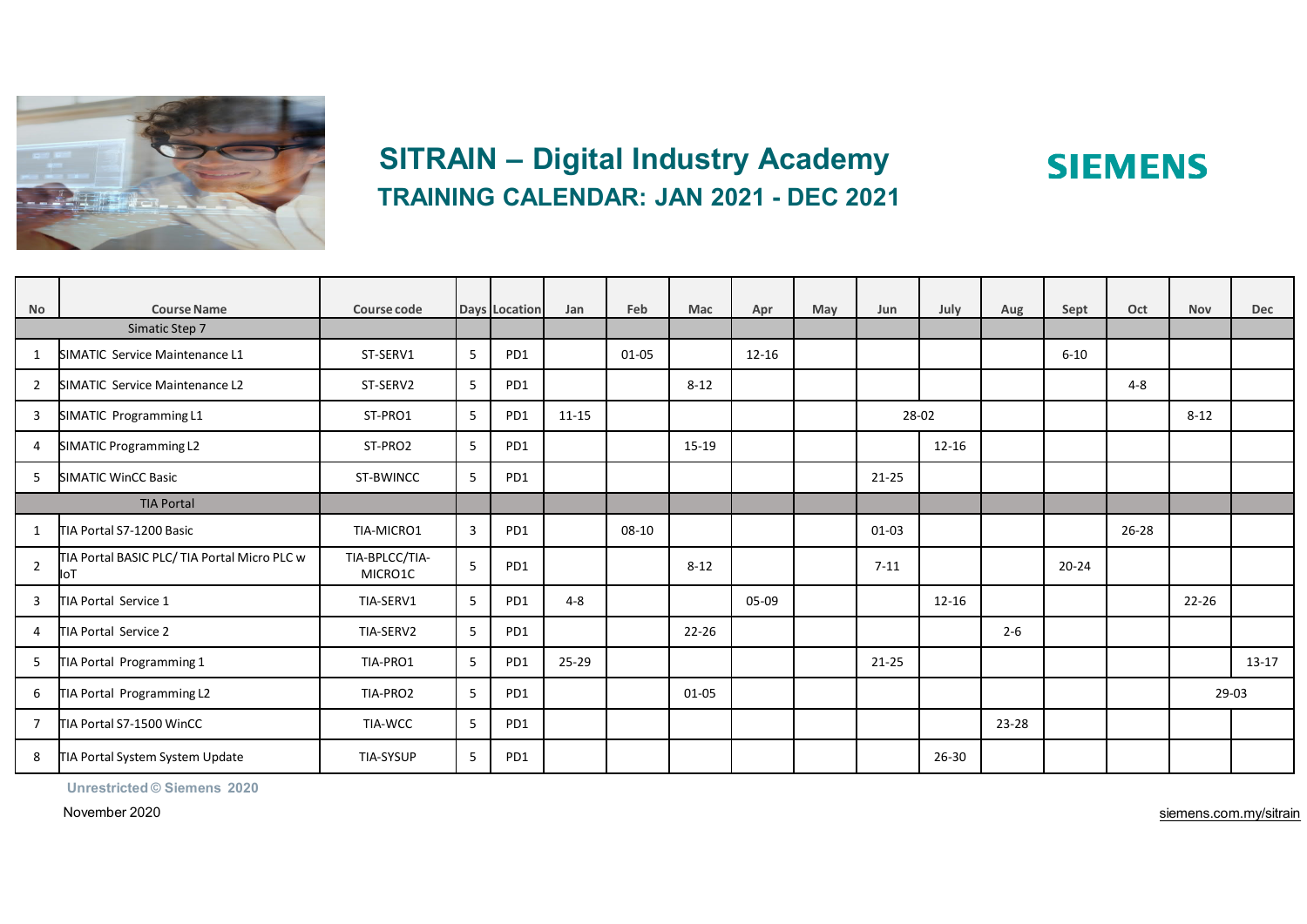

## **SITRAIN – Digital Industry Academy TRAINING CALENDAR: JAN 2021 - DEC 2021**

| <b>No</b>                 | <b>Course Name</b>                                        | Course code   Days   Location |                |     | Jan | Feb       | Mac   | Apr       | May | Jun      | July  | Aug   | Sept   | Oct       | <b>Nov</b> | <b>Dec</b> |
|---------------------------|-----------------------------------------------------------|-------------------------------|----------------|-----|-----|-----------|-------|-----------|-----|----------|-------|-------|--------|-----------|------------|------------|
| <b>Process Automation</b> |                                                           |                               |                |     |     |           |       |           |     |          |       |       |        |           |            |            |
|                           | SIMATIC PCS7 System/ Engineering 1 (AS)                   | ST-PCS7SYSE1                  | 5              | PD1 |     | $22 - 26$ |       |           |     |          |       |       | $27-1$ |           |            |            |
| $\overline{2}$            | SIMATIC PCS7 System/ Engineering 2 (OS)                   | ST-PCS7SYSE2                  | 5              | PD1 |     |           | 29-02 |           |     |          | 26-30 |       |        |           | 29-03      |            |
| 3                         | SIMATIC PCS7 Safety                                       | ST-PCS7SAF                    | 5              | PD1 |     |           |       |           |     | $7 - 11$ |       |       |        |           |            |            |
| Low Voltage Drive (GMC)   |                                                           |                               |                |     |     |           |       |           |     |          |       |       |        |           |            |            |
|                           | SINAMICS G120 Commisioning & Service                      | <b>DR-G120</b>                | $\overline{3}$ | PD1 |     |           | 01-05 |           |     |          |       |       |        | $25 - 29$ |            |            |
| $\overline{z}$            | SINAMICS S120 Comissioning, Parameterization &<br>Service | DR-S12 PM, PA,<br>DG          | 5              | PD1 |     |           |       | $12 - 16$ |     |          |       |       | $27-1$ |           |            |            |
| 3                         | SIMOVERT Masterdrives Service                             | DR-MD-IH                      | 5              | PD1 |     |           |       |           |     |          |       | 23-28 |        |           |            |            |

**Unrestricted © Siemens 2020**

November 2020

siemens.com.my/sitrain

**SIEMENS**